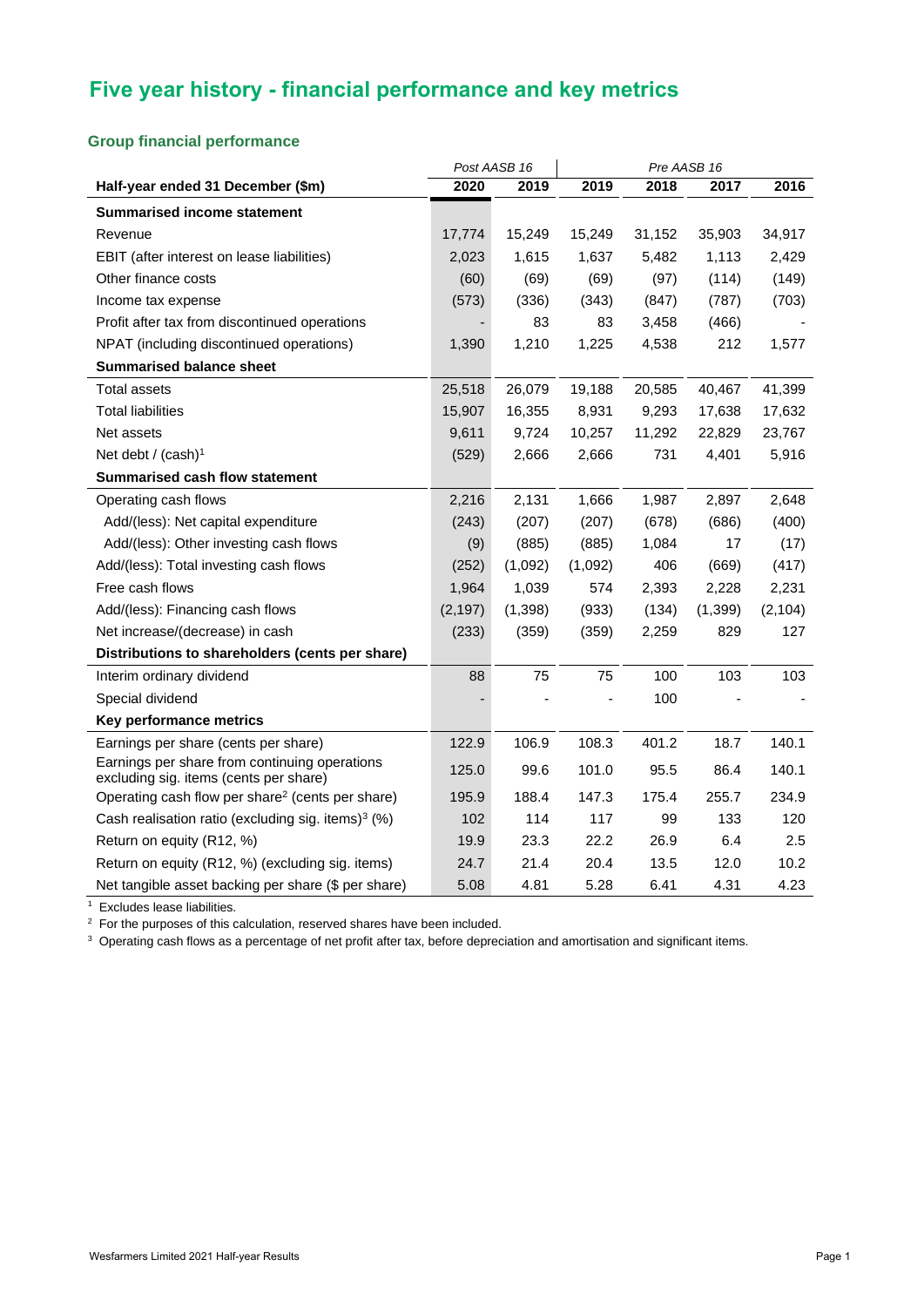#### **Divisional key performance metrics**

|                                               | Post AASB 16 |       | Pre AASB 16 |       |       |        |  |  |
|-----------------------------------------------|--------------|-------|-------------|-------|-------|--------|--|--|
| Half-year ended 31 December (\$m)             | 2020         | 2019  | 2019        | 2018  | 2017  | 2016   |  |  |
| <b>Bunnings</b>                               |              |       |             |       |       |        |  |  |
| Revenue                                       | 9,054        | 7,276 | 7,276       | 6,909 | 6,566 | 5,957  |  |  |
| EBITDA <sup>1</sup>                           | 1,669        | 1,316 | 1,059       | 1,027 | 953   | 853    |  |  |
| Depreciation and amortisation                 | (337)        | (321) | (98)        | (95)  | (89)  | (83)   |  |  |
| Interest on lease liabilities                 | (58)         | (57)  |             |       |       |        |  |  |
| EBT <sup>1</sup>                              | 1,274        | 938   | 961         | 932   | 864   | 770    |  |  |
| EBT margin <sup>1</sup> $(\%)$                | 14.1         | 12.9  | 13.2        | 13.5  | 13.2  | 12.9   |  |  |
| RoC <sup>1</sup> (R12, %)                     | 76.6         | 51.5  | 52.2        | 50.2  | 47.0  | 39.0   |  |  |
| Capital expenditure (cash basis)              | 219          | 269   | 269         | 240   | 275   | 212    |  |  |
| Total sales growth (%)                        | 24.3         | 5.3   | 5.3         | 5.5   | 10.0  | 8.3    |  |  |
| Total store sales growth <sup>2</sup> (%)     | 24.8         | 5.8   | 5.8         | 5.5   | 10.1  | 8.4    |  |  |
| Store-on-store sales growth <sup>2</sup> (%)  | 27.7         | 4.7   | 4.7         | 4.0   | 9.0   | 6.5    |  |  |
| Online penetration (%)                        | 3.1          | 0.4   | 0.4         | n.r.  | n.r.  | n.r.   |  |  |
| Safety (R12, TRIFR)                           | 10.0         | 10.4  | 10.4        | 12.0  | 15.8  | n.r.   |  |  |
| Scope 1 and 2 emissions (ktCO <sub>2</sub> e) | 115          | 130   | 130         | n.r.  | n.r.  | n.r.   |  |  |
| <b>Kmart Group</b>                            |              |       |             |       |       |        |  |  |
| Revenue <sup>3</sup>                          | 5,441        | 4,990 | 4,990       | 4,754 | 4,769 | 4,619  |  |  |
| EBITDA <sup>3,4</sup>                         | 818          | 687   | 453         | 492   | 518   | 499    |  |  |
| Depreciation and amortisation <sup>3</sup>    | (283)        | (292) | (108)       | (99)  | (103) | (99)   |  |  |
| Interest on lease liabilities                 | (48)         | (52)  |             |       |       |        |  |  |
| EBT <sup>3,4</sup>                            | 487          | 343   | 345         | 393   | 415   | 400    |  |  |
| EBT margin $3,4$ (%)                          | 9.0          | 6.9   | 6.9         | 8.3   | 8.7   | 8.7    |  |  |
| $RoC^{3,4,5}$ (R12, %)                        | 35.5         | 25.1  | 25.2        | 34.4  | 26.2  | 14.5   |  |  |
| Capital expenditure <sup>3</sup> (cash basis) | 81           | 80    | 80          | 121   | 201   | 123    |  |  |
| Safety (R12, TRIFR)                           | 10.6         | 16.0  | 16.0        | 21.0  | 24.2  | n.r.   |  |  |
| Scope 1 and 2 emissions (ktCO2e)              | 143          | 154   | 154         | n.r.  | n.r.  | n.r.   |  |  |
| Kmart (excludes KTAS from 2018)               |              |       |             |       |       |        |  |  |
| - Total sales growth <sup>6</sup> (%)         | 7.1          | 7.6   | 7.6         | 1.0   | 8.6   | 9.1    |  |  |
| - Comparable sales growth <sup>6</sup> (%)    | 9.1          | 5.5   | 5.5         | (0.6) | 5.4   | 5.7    |  |  |
| - Online penetration (%)                      | 8.7          | 3.7   | 3.7         | n.r.  | n.r.  | n.r.   |  |  |
| <b>Target</b>                                 |              |       |             |       |       |        |  |  |
| - Total sales growth <sup>6</sup> (%)         | 2.3          | (4.3) | (4.3)       | 0.3   | (6.2) | (17.4) |  |  |
| - Comparable sales growth <sup>6</sup> (%)    | 13.0         | (2.3) | (2.3)       | 0.5   | (6.5) | (18.2) |  |  |
| - Online penetration (%)                      | 15.9         | 6.9   | 6.9         | n.r.  | n.r.  | n.r.   |  |  |
| Catch                                         |              |       |             |       |       |        |  |  |
| - Gross transaction value growth (%)          | 95.6         | 21.4  | 21.4        | n.r.  | n.r.  | n.r.   |  |  |

n.r. = not reported

1 Includes net property contribution for 2020 of \$1 million; 2019 of \$22 million post AASB 16 (\$42 million pre AASB 16); 2018 of \$51 million; 2017 of \$30 million; and for 2016 of \$44 million.

<sup>2</sup> Excludes sales related to Trade Centres and 'Frame and Truss'.

<sup>3</sup> 2016 to 2018 includes KTAS.

<sup>4</sup> Earnings excludes pre-tax restructuring costs and provisions in 2020 (\$34 million) and 2016 (\$13 million) and pre-tax non-cash impairments relating to Target in 2017 (\$306 million). 2019 includes \$9 million of payroll remediation costs relating to Target.

5 RoC includes the impact of lower capital employed as a result of pre-tax non-cash impairments relating to Target in 2017 (\$306 million).

<sup>6</sup> Based on retail periods (rather than Gregorian reporting).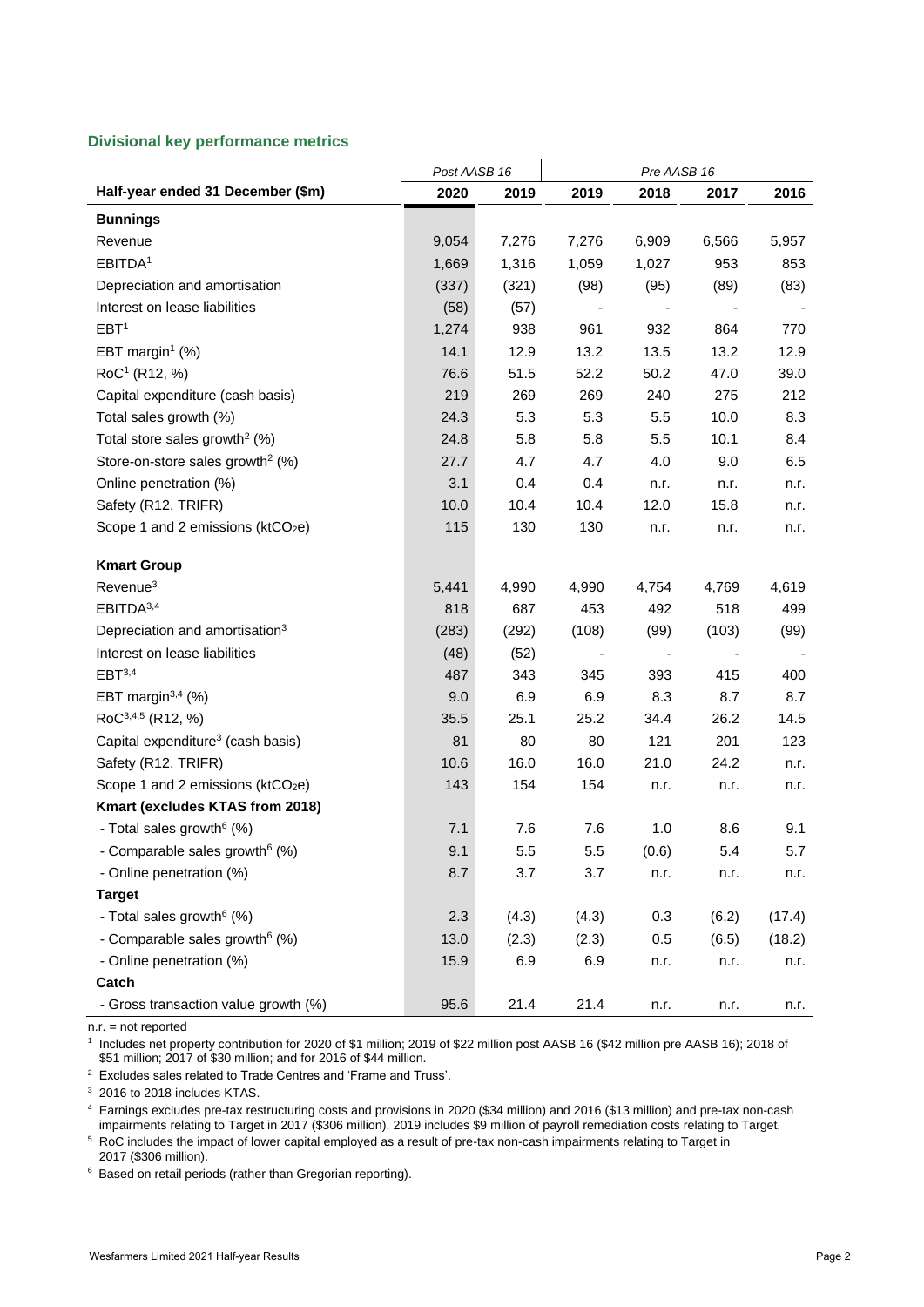#### **Divisional key performance metrics (continued)**

|                                               | Post AASB 16 |              | Pre AASB 16              |                          |                          |      |
|-----------------------------------------------|--------------|--------------|--------------------------|--------------------------|--------------------------|------|
| Half-year ended 31 December (\$m)             | 2020         | 2019         | 2019                     | 2018                     | 2017                     | 2016 |
| <b>Officeworks</b>                            |              |              |                          |                          |                          |      |
| Revenue                                       | 1,523        | 1,231        | 1,231                    | 1,100                    | 1,017                    | 927  |
| <b>EBITDA</b>                                 | 156          | 137          | 94                       | 90                       | 80                       | 74   |
| Depreciation and amortisation                 | (51)         | (48)         | (15)                     | (14)                     | (12)                     | (12) |
| Interest on lease liabilities                 | (5)          | (7)          | $\overline{\phantom{a}}$ | $\overline{\phantom{a}}$ | $\overline{\phantom{a}}$ |      |
| EBT                                           | 100          | 82           | 79                       | 76                       | 68                       | 62   |
| EBT margin (%)                                | 6.6          | 6.7          | 6.4                      | 6.9                      | 6.7                      | 6.7  |
| RoC (R12, %)                                  | 23.4         | 17.2         | 16.9                     | 17.2                     | 15.7                     | 13.9 |
| Capital expenditure (cash basis)              | 26           | 22           | 22                       | 20                       | 11                       | 17   |
| Total sales growth (%)                        | 23.6         | 11.5         | 11.5                     | 8.2                      | 9.8                      | 5.8  |
| Online penetration (%)                        | 37.1         | 29.7         | 29.7                     | n.r.                     | n.r.                     | n.r. |
| Safety (R12, TRIFR)                           | 7.3          | 7.1          | 7.1                      | 11.0                     | 10.7                     | n.r. |
| Scope 1 and 2 emissions (ktCO <sub>2</sub> e) | 20           | 22           | 22                       | n.r.                     | n.r.                     | n.r. |
| <b>Chemicals, Energy and Fertilisers</b>      |              |              |                          |                          |                          |      |
| Chemicals revenue                             | 489          | 510          | 510                      | 502                      | 439                      | 412  |
| Energy revenue <sup>1</sup>                   | 206          | 219          | 219                      | 233                      | 223                      | 182  |
| Fertilisers revenue                           | 135          | 160          | 160                      | 139                      | 102                      | 101  |
| Total revenue                                 | 830          | 889          | 889                      | 874                      | 764                      | 695  |
| EBITDA <sup>2,3</sup>                         | 202          | 214          | 212                      | 226                      | 223                      | 225  |
| Depreciation and amortisation                 | (42)         | (41)         | (38)                     | (36)                     | (35)                     | (38) |
| Interest on lease liabilities                 |              | $\centerdot$ | $\overline{\phantom{a}}$ |                          | $\blacksquare$           |      |
| EBT <sup>2,3</sup>                            | 160          | 173          | 174                      | 190                      | 188                      | 187  |
| $RoC^{2,3}$ (R12, %)                          | 18.1         | 26.7         | 26.7                     | 28.2                     | 28.0                     | 25.1 |
| RoC <sup>2,3</sup> (R12, %) (excluding ALM)   | 29.0         | 32.0         | 32.0                     | 28.2                     | 28.0                     | 25.1 |
| Capital expenditure <sup>4</sup> (cash basis) | 53           | 50           | 50                       | 32                       | 30                       | 20   |
| Safety (R12, TRIFR)                           | 3.2          | 3.1          | 3.1                      | 5.3                      | 3.8                      | n.r. |
| Scope 1 and 2 emissions (ktCO <sub>2</sub> e) | 455          | 493          | 493                      | n.r.                     | n.r.                     | n.r. |
| Sales volumes ('000 tonnes)                   |              |              |                          |                          |                          |      |
| Chemicals                                     | 550          | 568          | 568                      | 546                      | 494                      | 499  |
| LPG & LNG                                     | 115          | 103          | 103                      | 99                       | 100                      | 69   |
| Fertilisers                                   | 274          | 324          | 324                      | 301                      | 253                      | 234  |

 $n.r. = not reported$ 

1 Includes interest revenue from Quadrant Energy loan notes and excludes intra-division sales.

<sup>2</sup> 2016 to 2018 include Quadrant Energy.

<sup>3</sup> 2016 includes a profit on sale of land of \$22 million.

4 Includes Australian Light Minerals capital expenditure for 2020 of \$15 million; and for 2019 of \$11 million.